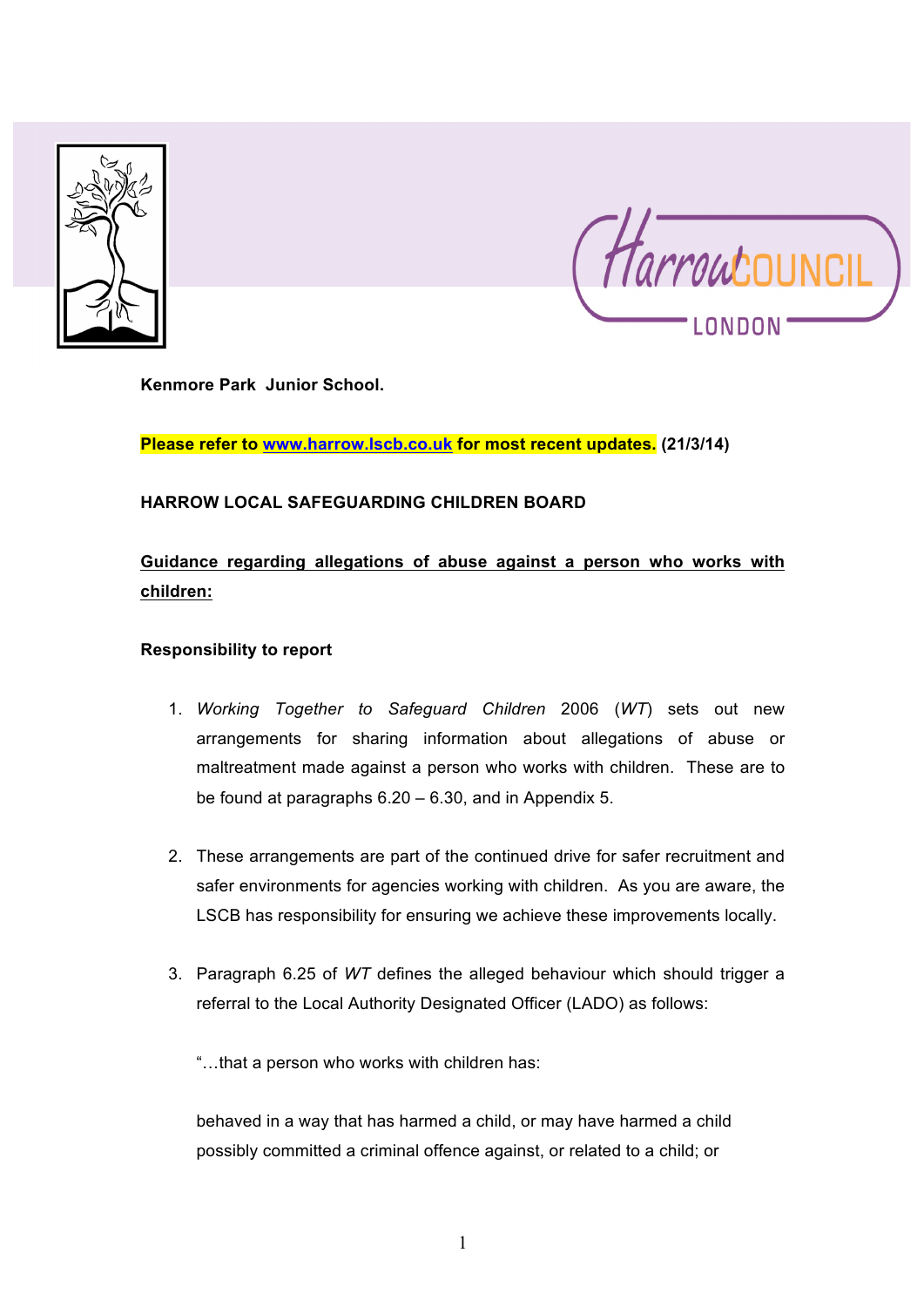behaved towards a child or children in a way that indicates s/he is unsuitable to work with children

in connection with the person's employment or voluntary activity."

4 LSCB member organisations should have a named senior officer (normally, their representative on the LSCB) who has lead responsibility for ensuring these procedures are followed.

Reports of allegations in the first instance should be made to the senior manager who is the CP lead/designated person. Smaller bodies, such as many voluntary organisations, will need to name their designated person for receiving such allegations. Allegations should be reported to this internal person in the first instance, (at KPJS it is the head teacher).

- 5 The internal CP lead must then report the allegation immediately to the Local Authority Designated Officer (LADO). In Harrow, this is Anna Tenconi and Paulette Lewis for school based staff and volunteers and Steve Spurr for pre-school and all other volunteers that work with children. Contact details are given at the end of this guidance.
- 6 In individual cases, the LADO's role will be to advise the referring agency. Appendix 5 of *WT*, paragraph 2, states:

"There may be up to 3 strands in the consideration of an allegation:

a police investigation of a possible criminal offence enquiries and assessment by children's social care about whether a child is in need of protection or in need of services consideration by an employer of disciplinary action in respect of the individual."

The initial action is for a discussion to be held between the CP Lead/designated person in the referring organisation (or Headteacher) with the LADO. A strategy meeting involving the police will then follow if the matter is a possible criminal offence or if the child is in need of protection. If the matter is to be dealt with by disciplinary procedures, then advice will be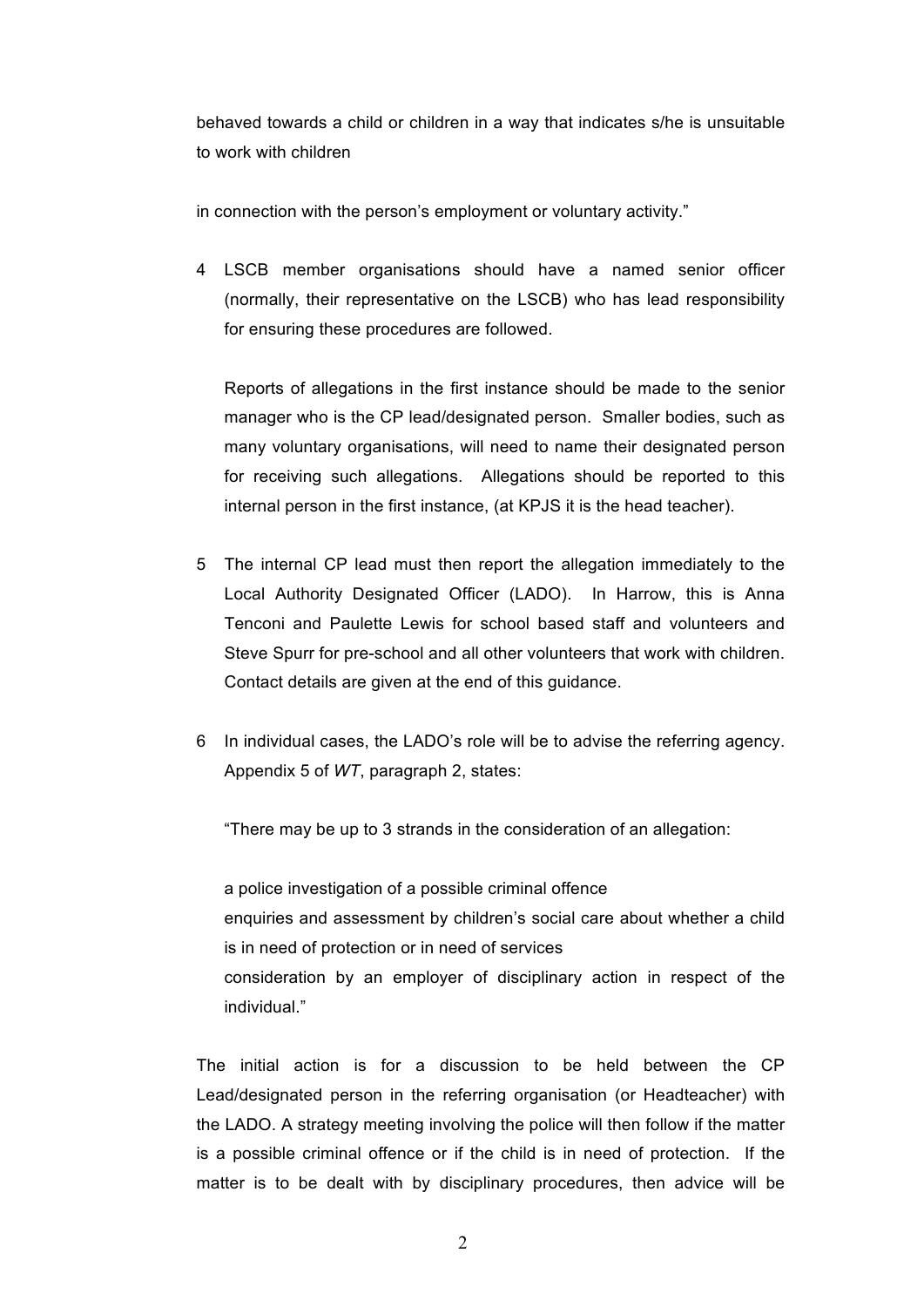provided to the organisation by a HR manager/adviser and the LADO, sometimes in a meeting known as a Task Group which aims to support organisations in managing complex or sensitive incidents.

The LADO and HR officer will assist the referring organisation about other considerations, including sharing information with parents, and informing the subject of the allegation. They will also offer advice on how best to support staff and volunteers who find themselves the subject of allegations.

## **The LADO should be contacted before the subject of the allegation is informed of the allegation.**

- 7. A further role of the LADO is to record all allegations and provide a regular monitoring report to the LSCB. This is so that lessons can be learned across agencies, and also that the Board can be reassured that instances are being dealt with correctly and safely.
- 8. Other changes within the *WT* guidance mean that records of allegations, investigations and outcomes will be kept on personnel files permanently.

It is very important for investigations to always be completed as far as possible and for outcomes to be recorded fully and accurately.

A copy of the outcome of the process – whichever approach has been taken, should be forwarded to the LADO.

**How to contact Harrow's LADOs:**

#### **SCHOOL BASED STAFF ONLY**

**Paulette Lewis Tel. 020 8728 8935 Mob. 07875 197506 Fax: 020 8861 1816 Email: paulette.lewis@harrow.gov.uk**

**Anna Tenconi**